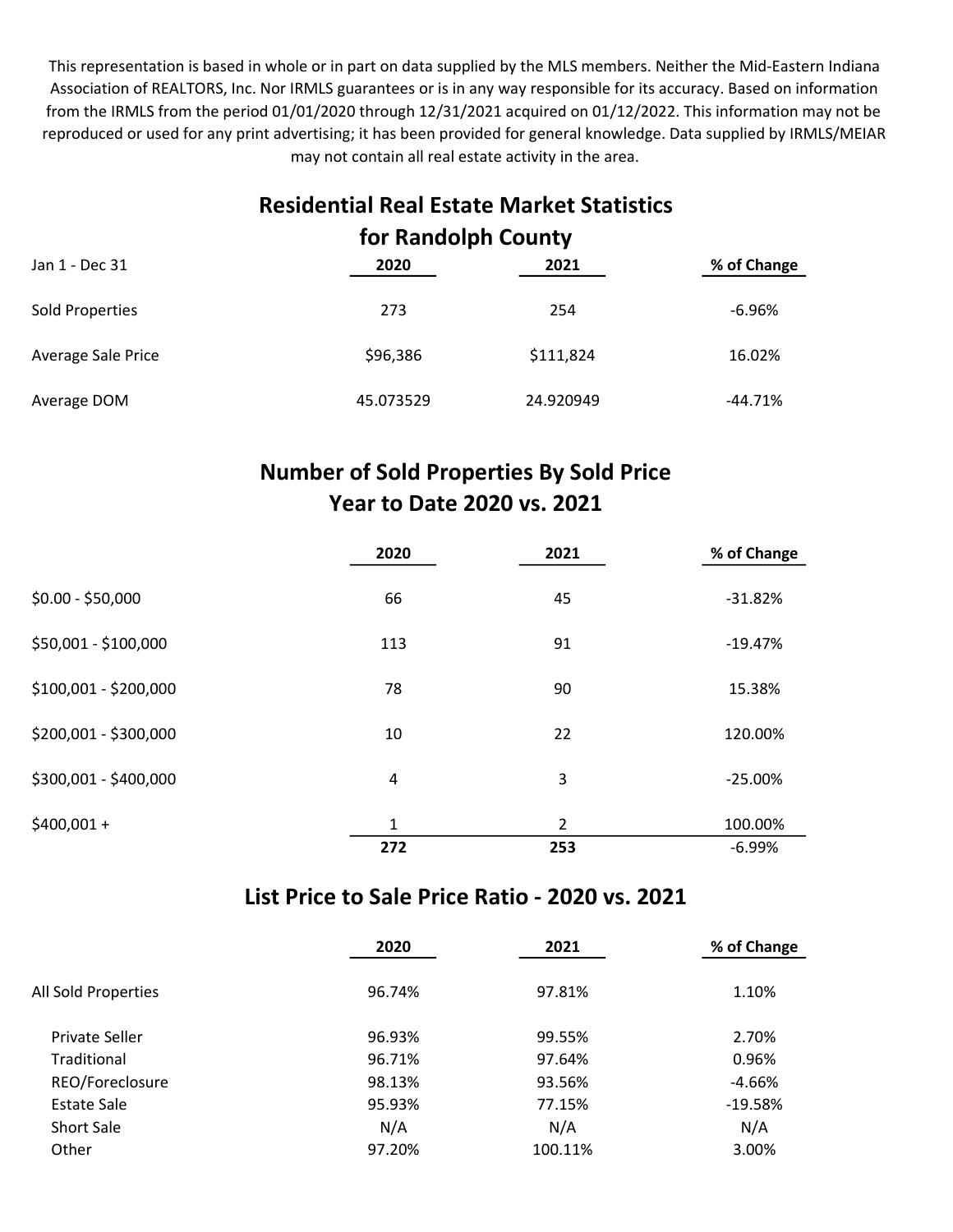# for Randolph County Residential Real Estate Market Statistics

| Jan 1 - Dec 31                | 2020      | % of Market | 2021        | % of Market | % Change  |
|-------------------------------|-----------|-------------|-------------|-------------|-----------|
|                               |           |             |             |             |           |
| <b>Sold Properties</b>        | 273       |             | 254         |             | $-6.96%$  |
| Private Seller                | 39        | 14.29%      | 34          | 13.39%      | $-12.82%$ |
| Traditional                   | 217       | 79.49%      | 207         | 81.50%      | $-4.61%$  |
| REO/Foreclosure               | 5         | 1.83%       | 5           | 1.97%       | 0.00%     |
| <b>Estate Sale</b>            | 8         | 2.93%       | 3           | 1.18%       | $-62.50%$ |
| <b>Short Sale</b>             | 0         | 0.00%       | $\mathbf 0$ | 0.00%       | 0.00%     |
| Other                         | 4         | 1.47%       | 5           | 1.97%       | 25.00%    |
|                               | 2020      |             | 2021        |             | % Change  |
| <b>Average Sales Price</b>    | \$96,386  |             | \$111,824   |             | 16.02%    |
| <b>Private Seller</b>         | \$113,826 |             | \$118,412   |             | 4.03%     |
| Traditional                   | \$96,199  |             | \$113,147   |             | 17.62%    |
| REO/Foreclosure               | \$26,280  |             | \$55,780    |             | 112.25%   |
| <b>Estate Sale</b>            | \$83,400  |             | \$34,667    |             | $-58.43%$ |
| <b>Short Sale</b>             | N/A       |             | N/A         |             | #VALUE!   |
| Other                         | \$34,675  |             | \$115,250   |             | 232.37%   |
| <b>Average Days on Market</b> | 2020      |             | 2021        |             | % Change  |
| <b>Private Seller</b>         | 68.26     |             | 16.74       |             | $-75.48%$ |
| Traditional                   | 40.15     |             | 21.27       |             | $-47.03%$ |
| REO/Foreclosure               | 66.80     |             | 94          |             | 40.72%    |
| <b>Estate Sale</b>            | 29.13     |             | 126.00      |             | 332.62%   |
| <b>Short Sale</b>             | N/A       |             | N/A         |             | #VALUE!   |
| Other                         | 106.00    |             | 121.25      |             | 14.39%    |